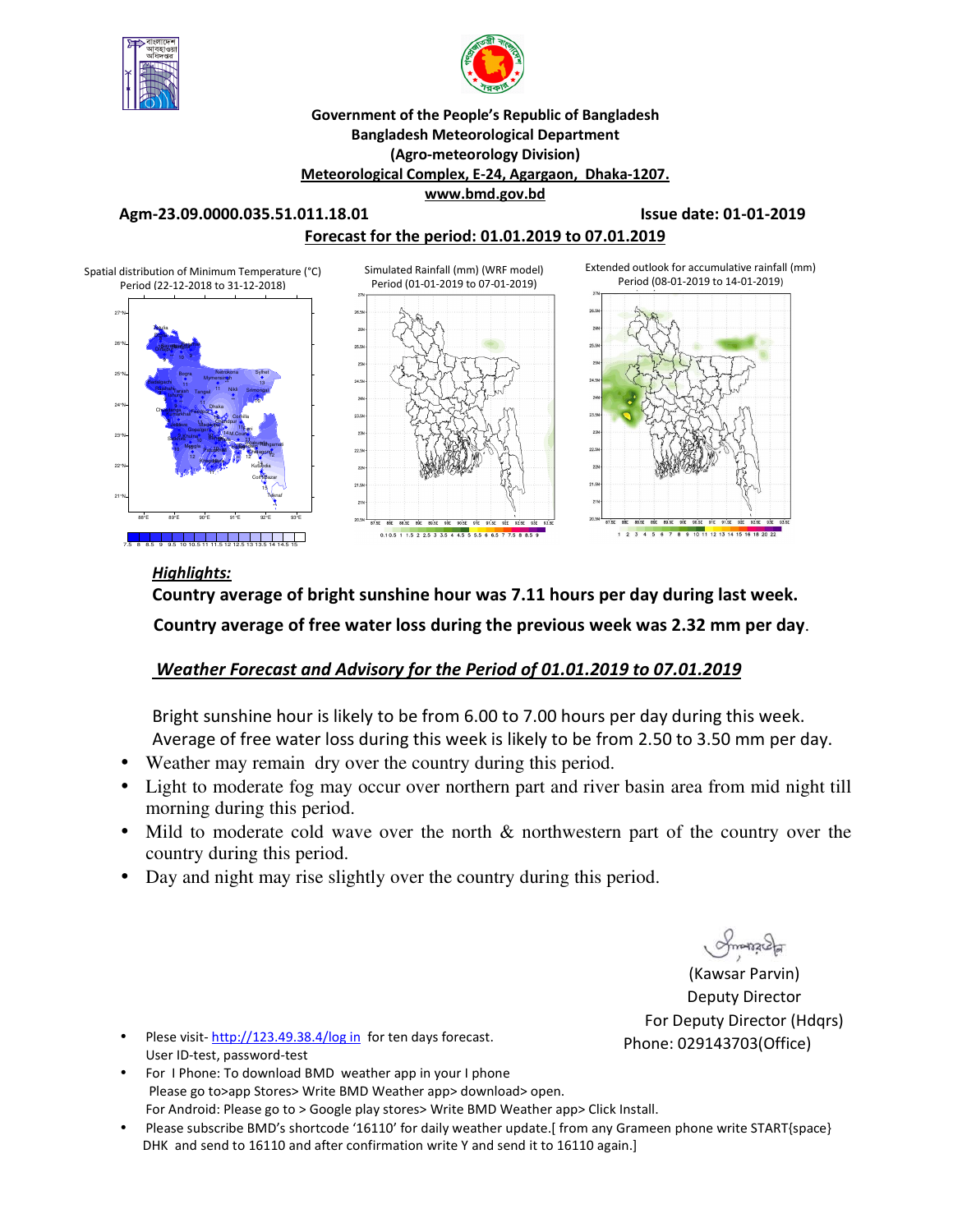#### **Short Weather description Period: 22.12.2018 to 31.12.2018** Maximum And Minimum Temperature (Range and Extreme)

| <b>Divisions</b> | <b>Maximum temperature</b><br>range in <sup>o</sup> C |  |         | <b>Highest maximum</b><br>temperature in <sup>o</sup> C |      |  |                   | Minimum temperature<br>Range in <sup>o</sup> C |  | Lowest minimum<br>temperature in <sup>o</sup> C |                     |              |
|------------------|-------------------------------------------------------|--|---------|---------------------------------------------------------|------|--|-------------------|------------------------------------------------|--|-------------------------------------------------|---------------------|--------------|
| <b>Dhaka</b>     | 22.4                                                  |  | $-28.0$ | <sup>o</sup> C Dhaka                                    | 28.0 |  | $^{\circ}$ Cl06.2 | $\overline{a}$                                 |  | 16.6 °C Gopalgonj                               | 06.2                | $^{\circ}$ c |
| Mymensingh       | 22.5                                                  |  | $-27.0$ | <sup>o</sup> C Mymensingh & Netrokona                   | 27.0 |  | $^{\circ}$ CO8.3  |                                                |  | $-$ 13.9 $^{\circ}$ C Mymensingh                | 08.3                | °c           |
| Chattogram       | 23.2                                                  |  | $-30.8$ | <sup>o</sup> C Sitakunda                                | 30.8 |  | $^{\circ}$ Cl08.2 |                                                |  | $-16.5$ °C Cumilla                              | 08.2                | °″           |
| Sylhet           | 23.2                                                  |  | $-27.5$ | <sup>o</sup> C Sylhet                                   | 27.5 |  | $^{\circ}$ CO7.3  |                                                |  | $-$ 14.4 $\degree$ C Srimongal                  | 07.3                | °€           |
| Rajshahi         | 22.0                                                  |  | $-26.8$ | <sup>o</sup> C Bogura                                   | 26.8 |  | $^{\circ}$ Cl05.8 |                                                |  | $-$ 14.3 $^{\circ}$ C Rajshahi                  | 05.8 <sup>o</sup> C |              |
| Rangpur          | 20.7                                                  |  | $-27.2$ | <sup>o</sup> C Sayedpur                                 | 27.2 |  | $^{\circ}$ CO5.1  |                                                |  | $-$ 12.7 $\degree$ C Tetulia                    | 05.1                | °″           |
| Khulna           | 22.4                                                  |  | $-26.2$ | <sup>o</sup> C Khulna & Jashore                         | 26.2 |  | $^{\circ}$ Cl05.6 |                                                |  | - 13.6 °C Chuadanga                             | 05.6                | $^{\circ}$ c |
| Barishal         | 23.2                                                  |  | $-28.2$ | <sup>o</sup> C Bhola                                    | 28.2 |  | $^{\circ}$ Cl06.5 | $\overline{\phantom{0}}$                       |  | 14.0 °C Barishal                                | 06.5                | $^{\circ}$ c |

### *Rainfall analysis* **and** *average temperature:-*

| Name of the<br>Divisions | Name of the<br><b>Stations</b> | Total<br>Rainfall<br>in (mm) | Normal<br>Rainfall<br>in $(mm)$ | Deviation<br>in % | Total<br>Rainy<br>days | Average Average<br>M a x<br>in % | M in<br>in %    | Average<br>M ax.<br>Humidity Humidity temp in °C | Normal<br>M ax.<br>temp in<br>°C | Average Average<br>Min.<br>temp in °<br>c | Average<br>Normal<br>M in.<br>temp in<br>°C |
|--------------------------|--------------------------------|------------------------------|---------------------------------|-------------------|------------------------|----------------------------------|-----------------|--------------------------------------------------|----------------------------------|-------------------------------------------|---------------------------------------------|
| Dhaka                    | Dhaka                          | 0                            | 4                               | $***$             | 00                     | 080                              | 038             | 25.5                                             | 25.5                             | 14.6                                      | 13.7                                        |
|                          | Faridpur                       | 0                            | 3                               | $-100$            | 00                     | 95                               | 40              | 25.0                                             | 24.8                             | 11.2                                      | 13.1                                        |
|                          | Madaripur                      | 0                            | 2                               | $***$             | 00                     | 97                               | 41              | 25.2                                             | 25.6                             | 9.9                                       | 13.1                                        |
|                          | Nikli                          | 0                            | **                              | $***$             | 00                     | $\star\star$                     | $\star\star$    | $\star\star$                                     | **                               | $\star\star$                              | $\star\star$                                |
|                          | Tangail                        | 0                            | 5                               | ***               | 00                     | 094                              | 040             | 24.7                                             | 24.7                             | 10.5                                      | 12.3                                        |
|                          | Gopalgonj                      | 0                            | **                              | $***$             | 00                     | 95                               | 34              | 24.7                                             | $\star\star$                     | 9.8                                       | $^{\star\star}$                             |
| Mymensingh               | Mymensingh                     | 0                            | 3                               | ***               | 00                     | 96                               | 43              | 25.2                                             | 25.1                             | 11.3                                      | 12.6                                        |
|                          | Netrokona                      | 0                            | **                              | ***               | 00                     | $\star\star$                     | $^{\star\star}$ | $\star\star$                                     | $\star\star$                     | $\star\star$                              | $\star\star$                                |
| Chattogram               | Chattogram                     | 0                            | 1                               | $-100$            | 00                     | $\star\star$                     | $\star\star$    | 26.0                                             | 26.6                             | 13.9                                      | 14.8                                        |
|                          | Sitakunda                      | 0                            | 1                               | $-100$            | 00                     | $\star\star$                     | $^{\star\star}$ | $^{\star\star}$                                  | 26.8                             | $\star\star$                              | 12.9                                        |
|                          | Rangamati                      | 0                            | 2                               | $-100$            | 00                     | 99                               | 19              | 25.7                                             | 25.8                             | 11.9                                      | 14.5                                        |
|                          | Cox'sBazar                     | 0                            | 3                               | $-100$            | 00                     | 88                               | 43              | 26.1                                             | 27.3                             | 15.4                                      | 16.1                                        |
|                          | Teknaf                         | 0                            | 2                               | $-100$            | 00                     | $\star\star$                     | $\star\star$    | $\star\star$                                     | 27.5                             | $\star\star$                              | 16.0                                        |
|                          | Hatiya                         | 0                            | 2                               | $-100$            | 00                     | $\star\star$                     | $\star\star$    | $\star\star$                                     | 25.6                             | $\star\star$                              | 15.3                                        |
|                          | Sandw ip                       | 0                            | 1                               | $***$             | 00                     | 099                              | 045             | 26.5                                             | 25.8                             | 11.8                                      | 15.1                                        |
|                          | Kutubdia                       | 0                            | 1                               | $-100$            | 00                     | $\star\star$                     | $\star\star$    | **                                               | 26.5                             | **                                        | 15.8                                        |
|                          | Feni                           | 0                            | 1                               | $-100$            | 00                     | 096                              | 032             | 26.7                                             | 26.3                             | 11.4                                      | 13.4                                        |
|                          | M.Court                        | 0                            | 1                               | $-100$            | 00                     | $\star\star$                     | $^{\star\star}$ | $\star\star$                                     | 25.3                             | $\star\star$                              | 14.6                                        |
|                          | Chandpur                       | 0                            | 2                               | ***               | 00                     | 090                              | 047             | 25.3                                             | 25.2                             | 14.1                                      | 14.2                                        |
|                          | Cumilla                        | 0                            | $\overline{\mathbf{c}}$         | $-100$            | 00                     | 097                              | 037             | 25.5                                             | 25.7                             | 10.8                                      | 12.6                                        |
| <b>Sylhet</b>            | Sylhet                         | 0                            | 3                               | $-100$            | 00                     | 94                               | 42              | 26.4                                             | 25.8                             | 13.4                                      | 13.6                                        |
|                          | Srimongal                      | 0                            | 4                               | $-100$            | 00                     | 99                               | 42              | 25.8                                             | 25.7                             | 9.5                                       | 11.0                                        |
| Rajshahi                 | Rajshahi                       | 0                            | 4                               | ***               | 00                     | 097                              | 039             | 24.1                                             | 24.4                             | 8.6                                       | 11.8                                        |
|                          | Bogura                         | 0                            | 3                               | $***$             | 00                     | 094                              | 029             | 25.5                                             | 25.2                             | 11.3                                      | 12.7                                        |
|                          | Ishurdi                        | 0                            | 4                               | ***               | 00                     | 98                               | 26              | 24.1                                             | 24.8                             | 9.3                                       | 11.3                                        |
|                          | Badalgachi                     | 0                            | **                              | $***$             | 00                     | 099                              | 029             | 24.3                                             | **                               | 9.4                                       | $^{\star\star}$                             |
|                          | Tarash                         | 0                            | **                              | $***$             | 00                     | $\star\star$                     | $**$            | $**$                                             | $\star\star$                     | $***$                                     |                                             |
| Rangpur                  | Rangpur                        | 0                            | 3                               | $-100$            | 00                     | 096                              | 041             | 24.9                                             | 24.0                             | 10.3                                      | 12.0                                        |
|                          | Dinajpur                       | 0                            | 3                               | $***$             | 00                     | 095                              | 037             | 24.7                                             | 23.9                             | 9.3                                       | 11.2                                        |
|                          | Sayedpur                       | 0                            | $\star\star$                    | $***$             | 00                     | $\star\star$                     | $\star\star$    | $^{\star\star}$                                  | $\star\star$                     | $^{\star\star}$                           | $^{\star\star}$                             |
|                          | Rajarhat                       | 0                            | $\star\star$                    | ***               | 00                     | 098                              | 044             | 24.4                                             | $\star\star$                     | 8.7                                       | $^{\star\star}$                             |
|                          | Tetulia                        | 0                            | $\star\star$                    | ***               | 00                     | 097                              | 034             | 24.7                                             | $\star\star$                     | 8.0                                       | $\star\star$                                |
|                          | Dimla                          | $\pmb{0}$                    | $\star\star$                    | ***               | 00                     | 94                               | 38              | 25.1                                             | $\star\star$                     | 9.8                                       | $***$                                       |
| Khulna                   | Khulna                         | 0                            | 1                               | $-100$            | 00                     | 097                              | 037             | 25.0                                             | 25.7                             | 10.1                                      | 12.9                                        |
|                          | Mongla                         | 0                            | $^{\star\star}$                 | $***$             | 00                     | 96                               | 40              | 24.9                                             | $\star\star$                     | 12.0                                      | $^{\star\star}$                             |
|                          | Jashore                        | $\pmb{0}$                    | 3                               | ***               | 00                     | 097                              | 036             | 25.1                                             | 25.9                             | 8.7                                       | 11.6                                        |
|                          | Chuadanga                      | $\pmb{0}$                    | 6                               | ***               | 00                     | 096                              | 040             | 24.0                                             | 25.0                             | 8.2                                       | 11.7                                        |
|                          | Satkhira                       | $\pmb{0}$                    | $\overline{\mathbf{c}}$         | ***               | 00                     | 100                              | 28              | 24.6                                             | 25.9                             | 9.5                                       | 12.2                                        |
|                          | Kumarkhali                     | $\pmb{0}$                    | $\star\star$                    | ***               | 00                     | 97                               | 31              | 23.9                                             | $^{\star\star}$                  | 10.8                                      | $\star\star$                                |
| Barishal                 | Barisal                        | $\pmb{0}$                    | 1                               | $-100$            | 00                     | 100                              | 41              | 25.5                                             | 25.8                             | 9.7                                       | 12.5                                        |
|                          | Bhola                          | $\pmb{0}$                    | 1                               | $***$             | 00                     | 099                              | 041             | 25.8                                             | 25.9                             | 10.5                                      | 13.4                                        |
|                          | Patuakhali                     | $\pmb{0}$                    | 2                               | $***$             | 00                     | 100                              | 043             | 25.3                                             | 25.9                             | 12.0                                      | 14.1                                        |
|                          | Khepupara                      | $\pmb{0}$                    | 3                               | $***$             | $00\,$                 | 99                               | 38              | 25.5                                             | 26.2                             | 11.0                                      | 14.2                                        |

Analyses contained in this bulletin are based on preliminary \* un-checked data. \*\* Data not received. \*\*\* Data not available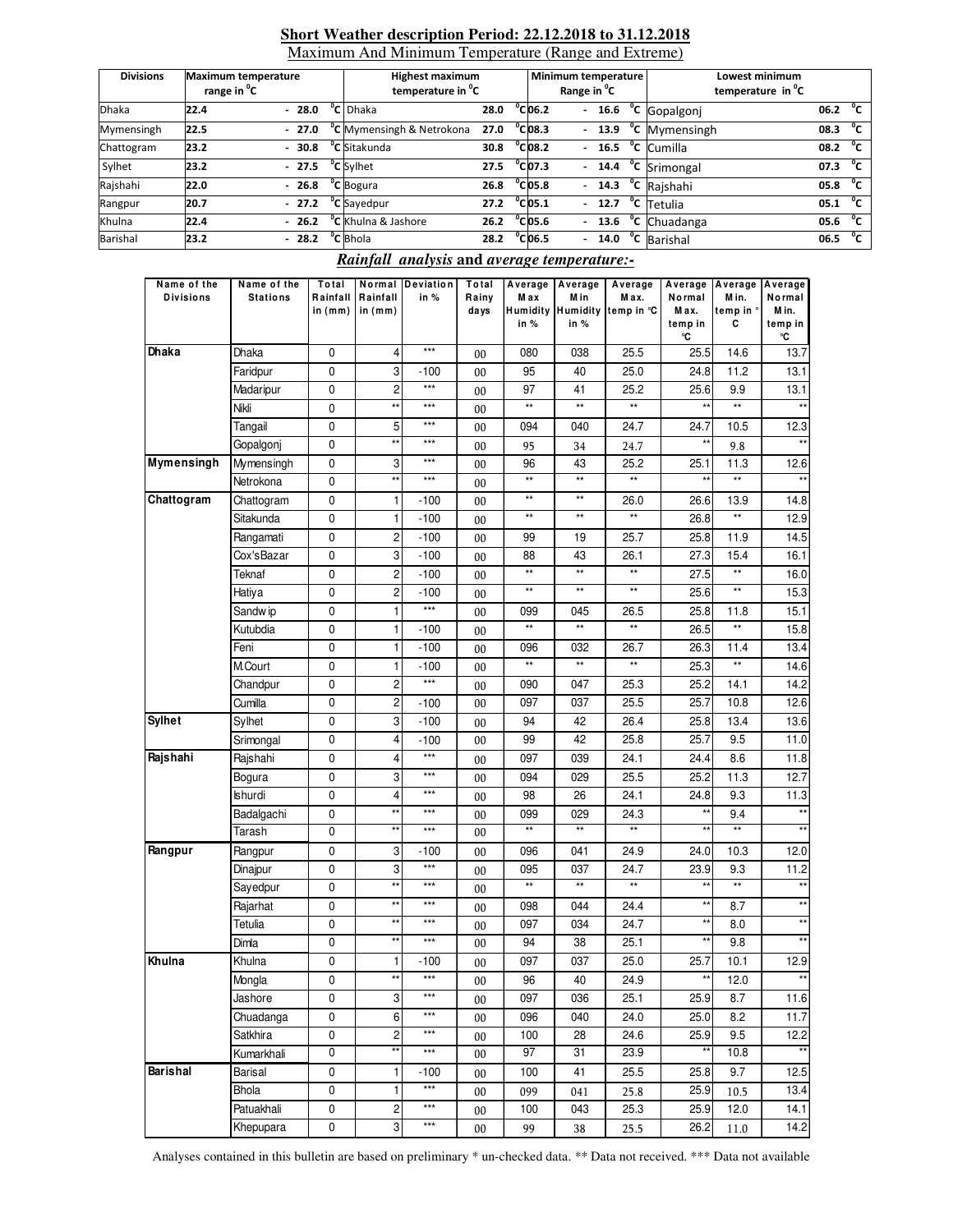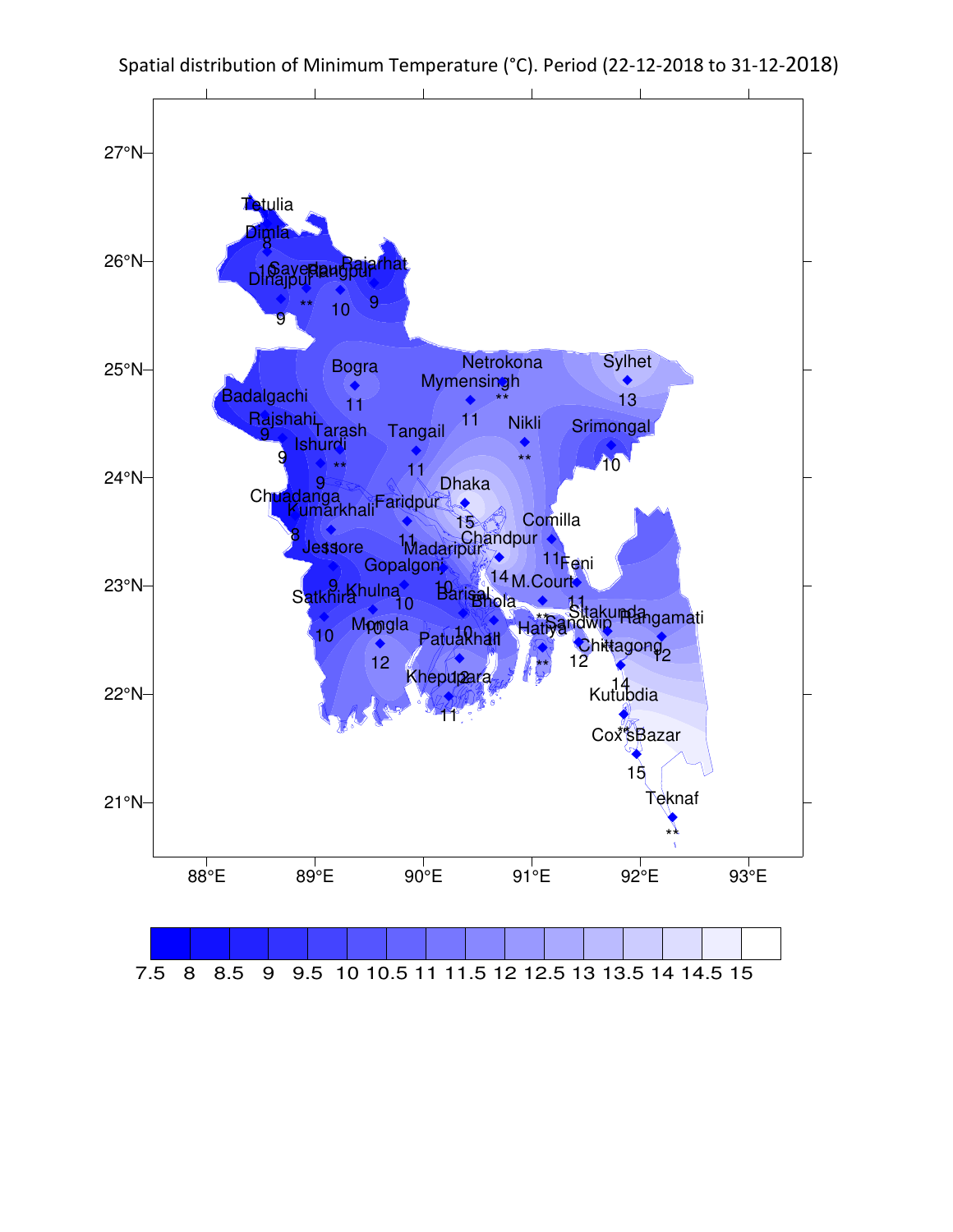

![](_page_3_Picture_1.jpeg)

## গণপ্রজাতন্ত্রী বাংলাদেশ সরকার বাংলাদেশ আবহাওয়া অধিদপ্তর কৃষি আবহাওয়া মহাশাখা আবহাওয়া ভবন, ই-২৪, আগারগাঁও, ঢাকা-১২০৭।

### www.bmd.gov.bd

তারিখ: ০১-০১-২০১৯ খ্রিঃ

এজিএম-২৩.০৯.০০০০.০৩৫.৫১.০১১.১৮.০১

![](_page_3_Figure_6.jpeg)

# পূর্বাভাসের সময়কাল: ০১-০১-২০১৯ খ্রিঃ থেকে ০৭-০১-২০১৯ খ্রিঃ

Spatial distribution of Minimum Temperature (°C) Period (22-12-2018 to 31-12-2018)

![](_page_3_Figure_9.jpeg)

<u> I de de la la la la la la jar</u> প্ৰধান বৈশিষ্ট্য সমূহঃ-

গত সপ্তাহে দেশের দৈনিক উজ্জল সর্যকিরণ কালের গড় ৭.১১ ঘন্টা ছিল । গত সপ্তাহে দেশের দৈনিক বাষ্পীভবনের গড় ২.৩২ মিঃ মিঃ ছিল।

### আবহাওয়ার পূর্বাভাসঃ ০১-০১-২০১৯ থেকে ০৭-০১-২০১৯ ইং পর্যন্ত।

এ সপ্তাহে দৈনিক উজ্জল সূর্য কিরণ কাল ৬.০০ থেকে ৭.০০ ঘন্টার মধ্যে থাকতে পারে ।

 $25.5$ 

23.5

আগামী সপ্তাহের বাম্পীভবনের দৈনিক গড় ২.৫০ মিঃ মিঃ থেকে ৩.৫০ মিঃ মিঃ থাকতে পারে।

- এ সময়ে সারাদেশের আবহাওয়া শুষ্ক থাকতে পারে ।
- এ সময়ে দেশের উত্তরাঞ্চল এবং নদী অববাহিকায় সকাল হতে মধ্য রাত পর্যন্ত হাল্কা থেকে মাঝারি ধরনের কুয়াশা পড়তে পারে।
- এ সময়ে দেশের উত্তর ও উত্তর-পশ্চিম অংশে মৃদু থেকে মাঝারি ধরণের শৈত্য প্রবাহ বয়ে যেতে পারে।
- এ সময়ে সারাদেশে দিন ও রাতের তাপমাত্রা সামান্য বৃদ্ধি পেতে পারে।

Impressed

(কাওসার পারভীন) উপপরিচালক উপপরিচালকের (সদর দপ্তর) পক্ষে টেলিফোন: ০২৯১৪৩৭০৩ (অফিস)

- Plese visit-http://123.49.38.4/log in for ten days forecast. User ID-test, password-test
- For I Phone: To download BMD weather app in your I phone Please go to>app Stores> Write BMD Weather app> download> open. For Android: Please go to > Google play stores> Write BMD Weather app> Click Install.
- Please subscribe BMD's shortcode '16110' for daily weather update. [from any Grameen phone write START{space} DHK and send to 16110 and after confirmation write Y and send it to 16110 again. ]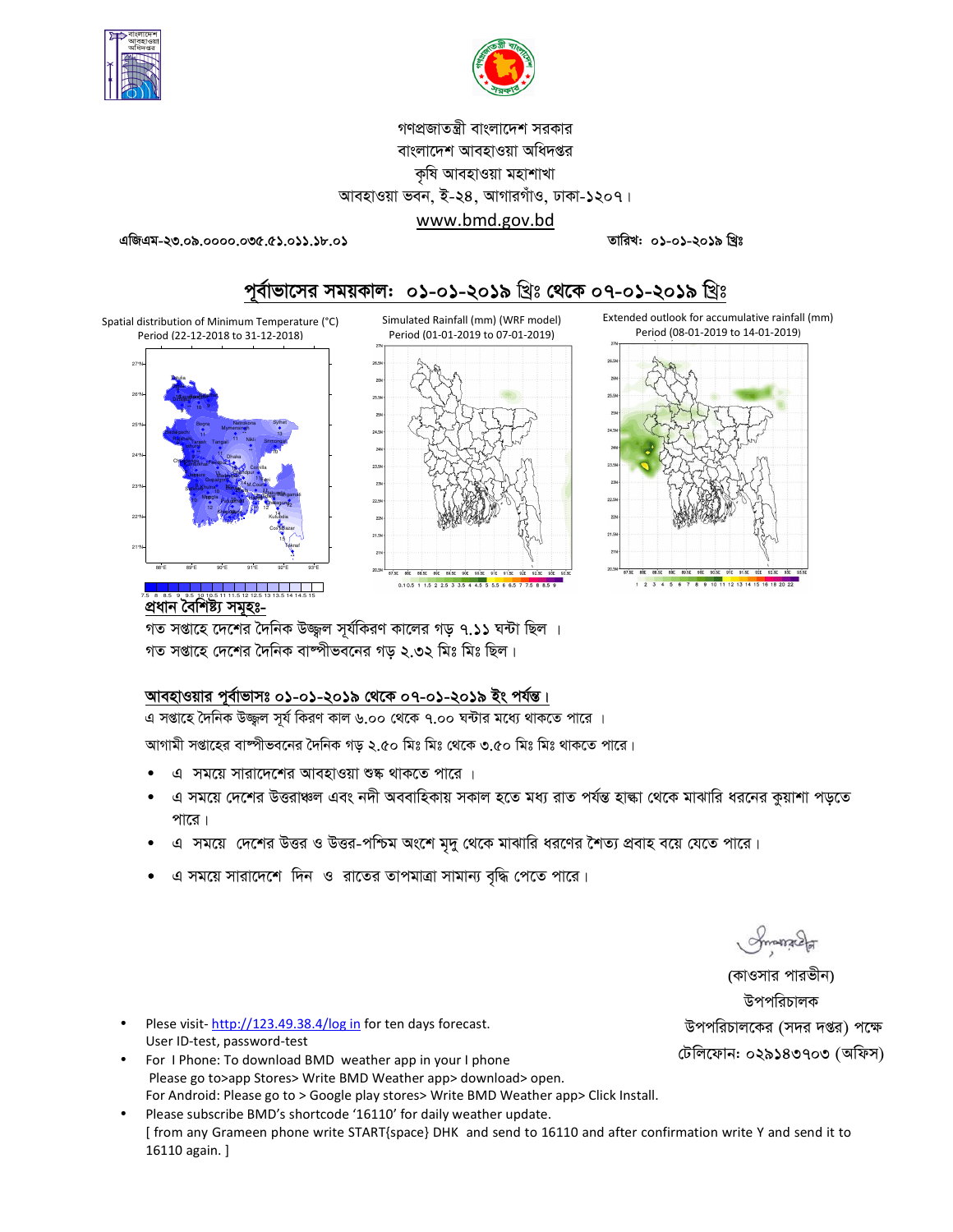#### <u> আবহাওয়া বিবরণী, সমূহ ২২-১২-২০১৮ থেকে ৩১-১২-২০১৮</u>

| বিভাগ     | সর্বোচ্চ তাপমাত্রার পরিসর |                          |                     | সৰ্বোচ্চ তাপমাত্ৰা ° সেঃ    |      |                          |          | সর্বনিম্ন তাপমাত্রার পরিসর <sup>০</sup> সেঃ |      |                |            | সর্বনিম্ন তাপমাত্রা °সেঃ |                |
|-----------|---------------------------|--------------------------|---------------------|-----------------------------|------|--------------------------|----------|---------------------------------------------|------|----------------|------------|--------------------------|----------------|
| ঢাকা      | ২২.৪                      | $\sim$                   | ২৮.০ ° সেঃ          | ঢাকা                        | ২৮.০ | $^{\circ}$ সেঃ           | ০৬.২     | $\overline{\phantom{a}}$                    | ৬.৬  | $^{\circ}$ সেঃ | গোপালগঞ্জ  | ০৬.২ ° সেঃ               |                |
| ময়মনসিংহ | ২২.৫                      | $\sim$                   | ২৭.০ $^{\circ}$ সেঃ | ময়মনসিংহ ও নেত্ৰকোনা       |      | ২৭.০ ° সেঃ               | $ob$ . O |                                             | ১৩.৯ | $^{\circ}$ সেঃ | ময়মনসিংহ  | ০৮.৩                     | $^{\circ}$ সেঃ |
| চউগ্ৰাম   | ২৩.২                      | $\overline{\phantom{a}}$ | ৩০.৮ ° সেঃ          | সীতাকড                      |      | ৩০.৮ <sup>০</sup> সেঃ    | ০৮.২     |                                             | ১৬.৫ | $^{\circ}$ সেঃ | কুমিল্লা   | ০৮.২ ° সেঃ               |                |
| সিলেট     | ২৩.২                      | $\overline{\phantom{0}}$ | ২৭.৫ ° সেঃ          | সিলেট                       |      | ২৭.৫ $^{\circ}$ সেঃ ০৭.৩ |          |                                             | 38.8 | $^{\circ}$ সেঃ | শ্ৰীমঙ্গল  | ০৭.৩                     | ° সেঃ          |
| রাজশাহী   | ২২.০                      | $\sim$                   | ২৬.৮ ° সেঃ          | বণ্ডডা                      |      | ২৬.৮ ° সেঃ               | o&b      |                                             | 58.0 | $^{\circ}$ সেঃ | রাজশাহী    | ০৫.৮ ° সেঃ               |                |
| রংপুর     | ২০.৭                      |                          |                     | ২৭.২ ° <b>সেঃ </b> সৈয়দপুর |      | ২৭.২ ° সেঃ               | ০৫.১     |                                             | ১২.৭ | $^{\circ}$ সেঃ | তেঁতলিয়া  | oc.S                     | $^{\circ}$ সেঃ |
| খুলনা     | ২২.৪                      | $\overline{\phantom{0}}$ | ২৬.২ ° সেঃ          | খলনা ও যশোর                 |      | ২৬.২ ° সেঃ               | ৩.৩০     | $\overline{a}$                              | ১৩.৬ | $^{\circ}$ সেঃ | চয়াডাঙ্গা | ৩.৩০                     | ಿ ೧೯೫          |
| বরিশাল    | ২৩.২                      | $\overline{\phantom{0}}$ | ২৮.২ ° সেঃ          | ভোলা                        |      | ২৮.২ ° সেঃ ০৬.৫          |          |                                             | 58.0 | $^{\circ}$ সেঃ | বরিশাল     | ০৬.৫ ° সেঃ               |                |

## বৃষ্টিপাত বিশ্লেষন এবং স্বাভাবিক তাপমাত্রা

| বিভাগের নাম       | স্টেশনের নাম | মোট<br>বৃষ্টিপাত | ষাভাবিক<br>বৃষ্টিপাত | <u>ৰিছ্যুতি(%)</u> | মোট<br>বৃষ্টিপাতের | সৰ্বোচ্চ গড়<br>আৰ্দ্ৰতা | সর্বোনিম্ন     | গড় সৰ্বোচ্চ<br>তাপমাত্রা | গড<br>ষভাবিক    | সৰ্বনিম্ন<br>গড | সৰ্বনিম্ন<br>ষাভাবিক      |
|-------------------|--------------|------------------|----------------------|--------------------|--------------------|--------------------------|----------------|---------------------------|-----------------|-----------------|---------------------------|
|                   |              | (মিঃমিঃ)         | (মিঃমিঃ)             |                    | দিন                | ( %)                     | আৰ্দতা         | (ডিগ্ৰী সেঃ)              | তাপমাত্রা       | তাপমাত্রা       | গড়                       |
|                   |              |                  |                      |                    |                    |                          | ( %)           |                           | (ডিগ্ৰী<br>(সঃ) | (ডিগ্ৰী<br>(সঃ) | তাপমাত্রা(<br>ডিগ্ৰী সেঃ) |
| ঢাকা              | ঢাকা         | $\circ$          | 8                    | ***                | $^{\circ}$         | opo                      | ০৩৮            | ২৫.৫                      | ২৫.৫            | 38.6            | ১৩.৭                      |
|                   | ফরিদপুর      | $\circ$          | ৩                    | -200               | $^{\circ}$         | ৯৫                       | 80             | ২৫.০                      | ২8.৮            | 33.2            | 50.5                      |
|                   | মাদারীপুর    | $\circ$          |                      | ***                | $^{\circ}$         | ৯৭                       | 85             | ২৫.২                      | ২৫.৬            | ৯.৯             | ১৩.১                      |
|                   | নিকলী        | $\circ$          | **                   | ***                | $^{\circ}$         | $**$                     | $\ast$ $\ast$  | **                        | $\ast$ $\ast$   | $\ast$ $\ast$   | $\ast$ $\ast$             |
|                   | টাঙ্গাইল     | $\circ$          | ¢                    | ***                | $^{\circ}$         | ০৯৪                      | 080            | ২8.৭                      | ২8.৭            | ১০.৫            | ১২.৩                      |
|                   | গোপালগঞ্জ    | $\circ$          | **                   | ***                | $^{\circ}$         | ৯৫                       | $\mathcal{S}8$ | २8.१                      | $*\ast$         | ৯.৮             | $\ast$                    |
| ময়মনসিংহ         | ময়মনসিংহ    | $\circ$          | ৩                    | ***                | $^{\circ}$         | ৯৬                       | 8 <sub>0</sub> | ২৫.২                      | ২৫.১            | 33.0            | ১২.৬                      |
|                   | নেত্ৰকোনা    | $\circ$          | **                   | ***                | $^{\circ}$         | $\ast$                   | $**$           | $*\ast$                   | $*\ast$         | **              | $\ast$                    |
| চট্টগ্ৰাম         | ঢট্রগ্রাম    | $\circ$          |                      | -১০০               | $^{\circ}$         | $* *$                    | $\ast$ $\ast$  | ২৬.০                      | ২৬.৬            | ১৩.৯            | 58.5                      |
|                   | সীতাকুন্ড    | $\circ$          | 'N                   | -200               | $^{\circ}$         | **                       | $\ast$ $\ast$  | $\ast$ $\ast$             | ২৬.৮            | **              | ১২.৯                      |
|                   | রাঙ্গামাটি   | $\circ$          |                      | -200               | $^{\circ}$         | ৯৯                       | ১৯             | ২৫.৭                      | ২৫.৮            | 33.5            | 38.0                      |
|                   | কক্সবাজার    | $\circ$          | ৩                    | -200               | $^{\circ}$         | ৮৮                       | 8 <sub>0</sub> | ২৬.১                      | ২৭.৩            | 36.8            | ১৬.১                      |
|                   | টেকনাফ       | $\circ$          | د                    | -200               | $^{\circ}$         | **                       | $* *$          | $*\ast$                   | ২৭.৫            | **              | ১৬.০                      |
|                   | য়তিয়া      | $\circ$          |                      | -200               | $^{\circ}$         | $\ast$ $\ast$            | $\ast$ $\ast$  | $\ast$ $\ast$             | ২৫.৬            | **              | ১৫.৩                      |
|                   | সন্দ্বীপ     | $\circ$          | S                    | ***                | $^{\circ}$         | ০৯৯                      | 08¢            | ২৬.৫                      | ২৫.৮            | 55.5            | 30.5                      |
|                   | কুতুবদীয়া   | $\circ$          | د                    | -200               | $^{\circ}$         | $* *$                    | $\ast$ $\ast$  | $\ast$ $\ast$             | ২৬.৫            | **              | ১৫.৮                      |
|                   | কেনী         | $\circ$          | 'N                   | -200               | $^{\circ}$         | ০৯৬                      | ০৩২            | ২৬.৭                      | ২৬.৩            | 33.8            | 50.8                      |
|                   | মাইজদী কোট   | $\circ$          |                      | -১০০               | $\circ$            | $\ast$ $\ast$            | $\ast$ $\ast$  | $\ast$ $\ast$             | ৩. ১২           | $* *$           | 38.5                      |
|                   | চাঁদপুর      | $\circ$          | د                    | $***$              | $^{\circ}$         | ০৯০                      | ०४१            | ২৫.৩                      | ২৫.২            | 38.5            | 58.3                      |
|                   | কুমিল্লা     | $\circ$          | ۰                    | -200               | $^{\circ}$         | ০৯৭                      | ०७१            | ২৫.৫                      | ২৫.৭            | 30.5            | ১২.৬                      |
| সিলেট             | সিলেট        | $\circ$          | ৩                    | -200               | $^{\circ}$         | ৯৪                       | 8२             | ২৬.৪                      | ২৫.৮            | 50.8            | ১৩.৬                      |
|                   | শ্ৰীমঙ্গল    | $\circ$          | 8                    | -200               | $^{\circ}$         | ৯৯                       | 82             | ২৫.৮                      | ২৫.৭            | ৯.৫             | 55.0                      |
| রাজশাহী           | রাজশাহী      | $\circ$          | 8                    | ***                | $^{\circ}$         | ০৯৭                      | ০৩৯            | ২৪.১                      | 28.8            | ৮.৬             | 55.5                      |
|                   | বগুডা        | $\circ$          | ৩                    | ***                | $^{\circ}$         | ০৯৪                      | ০২৯            | ২৫.৫                      | ২৫.২            | 33.0            | ১২.৭                      |
|                   | ঈশ্বরদী      | $\circ$          | 8                    | ***                | $^{\circ}$         | ৯৮                       | ২৬             | ২8.১                      | ২৪.৮            | ৯.৩             | ১১.৩                      |
|                   | বদলগাছী      | $\circ$          | **                   | ***                | $^{\circ}$         | ০৯৯                      | ০২৯            | ২৪.৩                      | $\ast$ $\ast$   | ৯. $8$          | $\ast$                    |
|                   | তাডাশ        | $\circ$          | **                   | ***                | $^{\circ}$         | **                       | $* *$          | $*\ast$                   | $*\ast$         | **              | $\ast$                    |
| রংপুর             | রংপুর        | $\circ$          | ৩                    | -200               | $^{\circ}$         | ০৯৬                      | $08\lambda$    | ২৪.৯                      | २8.०            | 0.06            | ১২.০                      |
|                   | দিনাজপুর     | $\circ$          | ৩                    | ***                | $^{\circ}$         | ০৯৫                      | ०७१            | ২8.৭                      | ২৩.৯            | ৯.৩             | 33.3                      |
|                   | সৈয়দপুর     | $\circ$          | **                   | ***                | $^{\circ}$         | $**$                     | $\ast$ $\ast$  | $*\ast$                   | $\ast\ast$      | **              | $\ast$ $\ast$             |
|                   | রাজারহাট     | $\circ$          | **                   | ***                | $^{\circ}$         | ০৯৮                      | 088            | 28.8                      | **              | ৮.৭             | $\ast$                    |
|                   | ভেতুলিয়া    | $\circ$          | $**$                 | ***                | $^{\circ}$         | ০৯৭                      | 008            | ২8.৭                      | $\ast$          | ৮.০             | $\ast$                    |
|                   | ডিমলা        | $\circ$          | $\ast$ $\ast$        | ***                | $^{\circ}$         | ৯৪                       | ৩৮             | ২৫.১                      | $*\ast$         | $\delta b$      | $\pm$ $\pm$               |
| शूनना             | থুলনা        | $\circ$          |                      | -১০০               | $^{\circ}$         | ০৯৭                      | ०७१            | ২৫.০                      | ২৫.৭            | 30.5            | ১২.৯                      |
|                   | মংলা         | $\circ$          | **                   | ***                | $^{\circ}$         | ৯৬                       | 80             | ২৪.৯                      | $* *$           | ১২.০            | $\ast$                    |
|                   | যশোর         | $\circ$          | ৩                    | ***                | $\circ$            | ০৯৭                      | ০৩৬            | ২৫.১                      | ২৫.৯            | ৮.৭             | 33.6                      |
|                   | रूसालाओ      | $\circ$          | ৬                    | ***                | $^{\circ}$         | ০৯৬                      | 080            | ২8.०                      | ২৫.০            | ৮.২             | 33.9                      |
|                   | সাতক্ষীরা    | $\circ$          |                      | ***                | $^{\circ}$         | ১০০                      | ২৮             | ২৪.৬                      | ২৫.৯            | ৯.৫             | ১২.২                      |
|                   | কুমারথালী    | $\circ$          | $*\ast$              | ***                | $^{\circ}$         | ৯৭                       | ৩১             | ২৩.৯                      | $* *$           | ১০.৮            | $*\ast$                   |
| $\sqrt{q}$ বরিশাল | বরিশাল       | $\circ$          | 2                    | -200               | $^{\circ}$         | ১০০                      | 85             | ২৫.৫                      | ২৫.৮            | ৯.৭             | ১২.৫                      |
|                   | ভোলা         | $\circ$          | د                    | ***                | $^{\circ}$         | ০৯৯                      | 085            | ২৫.৮                      | ২৫.৯            | 30.0            | 50.8                      |
|                   | পটুয়াথালী   | $\circ$          | ২                    | ***                | $^{\circ}$         | ১০০                      | ০৪৩            | ২৫.৩                      | ২৫.৯            | ১২.০            | 58.5                      |
|                   | খেপুপাড়া    | $\circ$          | ৩                    | ***                | $^{\circ}$         | ৯৯                       | ৩৮             | ২৫.৫                      | ২৬.২            | 55.0            | 38.3                      |

N.B .Analyses contained in this bulletin are based on preliminary \* un-checked data. \*\* Data not received. \*\*\* Data not available.